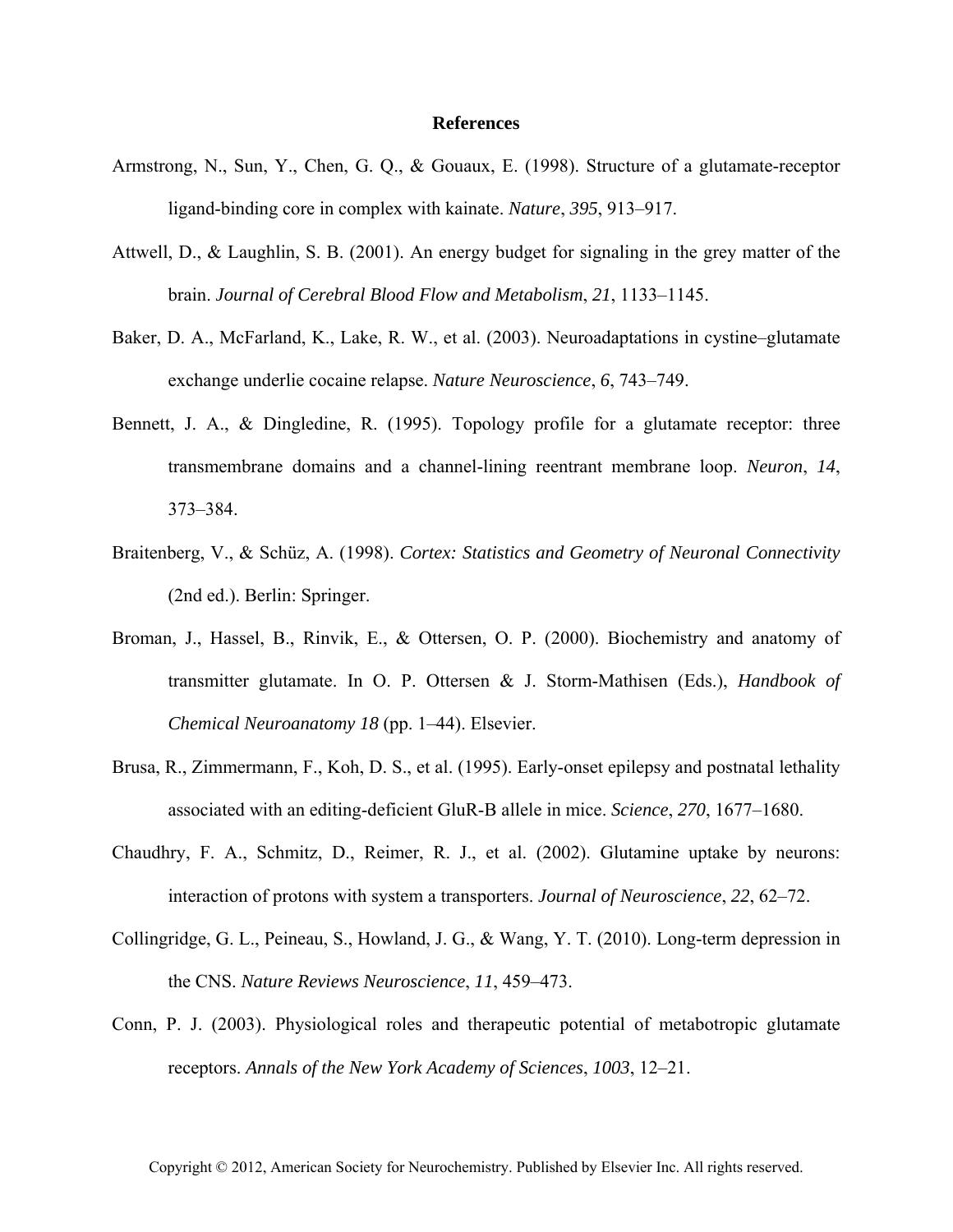- Correia, S. S., Bassani, S., Brown, T. C., et al. (2008). Motor protein-dependent transport of AMPA receptors into spines during long-term potentiation. *Nature Neuroscience*, *11*, 457–466.
- Danbolt, N. C. (2001). Glutamate uptake. *Progress in Neurobiology*, *65*, 1–105.
- Ehlers, M. D., Zhang, S., Bernhardt, J. P., & Huganir, R. L. (1996). Inactivation of NMDA receptors by direct interaction of calmodulin with the NR1 subunit. *Cell*, *84*, 745–755.
- Fletcher, E. J., & Lodge, D. (1996). New developments in the molecular pharmacology of amino-3-hydroxy-5-methyl-4-isoxazole propionate and kainate receptors. *Pharmacology & Therapeutics*, *70*, 65–89.
- Fremeau, R. T., Jr., Voglmaier, S, Seal, R. P., & Edwards, R. H. (2004). VGLUTs define subsets of excitatory neurons and suggest novel roles for glutamate. *Trends in Neurosciences*, *27*, 98–103.
- Hardingham, G. E., & Bading, H. (2010). Synaptic versus extrasynaptic NMDA receptor signalling: implications for neurodegenerative disorders. *Nature Reviews Neuroscience*, *11*, 682–696.
- Hering, H., Lin, C. C., & Sheng, M. (2003). Lipid rafts in the maintenance of synapses, dendritic spines, and surface AMPA receptor stability. *Journal of Neuroscience*, *23*, 3262–3271.
- Higuchi, M., Single, F. N., Kohler, M., et al. (1993). RNA editing of AMPA receptor subunit GluRB: a base-paired intron-exon structure determines position and efficiency. *Cell*, *75*, 1361–1370.
- Hollmann, M., O'Shea-Greenfield, A., Rogers, S. W., & Heinemann, S. (1989). Cloning by functional expression of a member of the glutamate receptor family. *Nature*, *342*, 643– 648.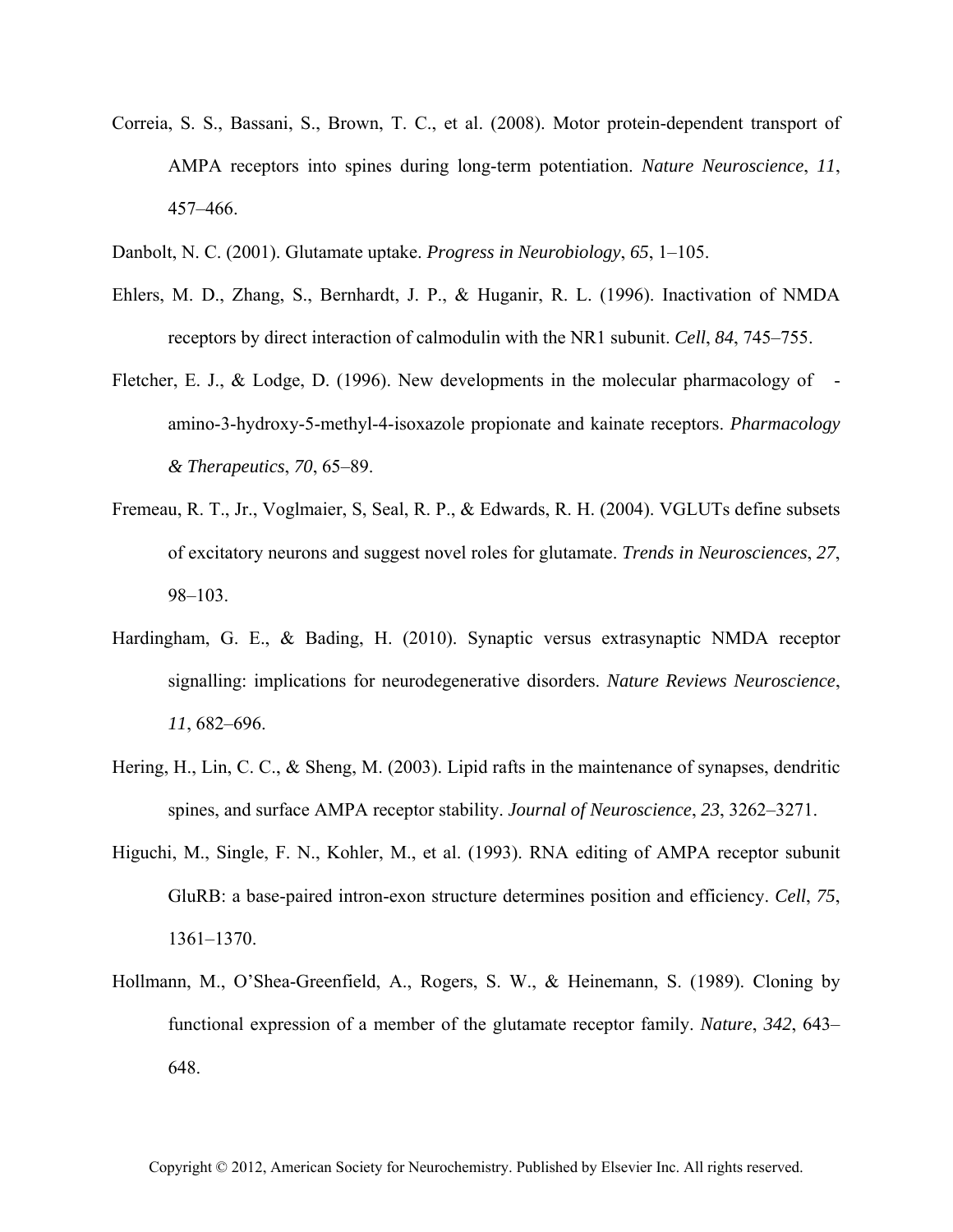- Hong, S. J., Li, H., Becker, K. G., Dawson, V. L., & Dawson, T. M. (2004). Identification and analysis of plasticity-induced late-response genes. *Proceedings of the National Academy of Sciences of the USA*, *101*, 2145–2150.
- Hume, R. I., Dingledine, R., & Heinemann, S. F. (1991). Identification of a site in glutamate receptor subunits that controls calcium permeability. *Science*, *253*, 1028–1032.
- Jia, Z., Agopyan, N., Miu, P., et al. (1996). Enhanced LTP in mice deficient in the AMPA receptor GluR2. *Neuron*, *17*, 945–956.
- Jin, S. X., & Feig, L. A. (2010). Long-term potentiation in the CA1 hippocampus induced by NR2A subunit-containing NMDA glutamate receptors is mediated by Ras-GRF2/Erk map kinase signaling. *PLoS One*, *5*, e11732.
- Kano, M., Hashimoto, K., Kurihara, H., et al. (1997). Persistent multiple climbing fiber innervation of cerebellar Purkinje cells in mice lacking mGluR1. *Neuron*, *18*, 71–79.
- Kato, A. S., Gill, M. B., Yu, H., Nisenbaum, E. S., & Bredt, D. S. (2010). TARPs differentially decorate AMPA receptors to specify neuropharmacology. *Trends in Neurosciences*, *33*, 241–248.
- Kennedy, M. B., Beale, H. C., Carlisle, H. J., & Washburn, L. R. (2005). Integration of biochemical signalling in spines. *Nature Reviews Neuroscience*, *6*, 423–434.
- Kleckner, N. W., & Dingledine, R. (1988). Requirement for glycine in activation of NMDA receptors expressed in *Xenopu*s oocytes. *Science*, *241*, 835–837.
- Kuner, T., Wollmuth, L. P., Karlin, A., Seeburg, P. H., & Sakmann, B. (1996). Structure of the NMDA receptor channel M2 segment inferred from the accessibility of substituted cysteines. *Neuron*, *17*, 343–352.
- Lin, D. T., Makino, Y., Sharma, K., et al. (2009). Regulation of AMPA receptor extrasynaptic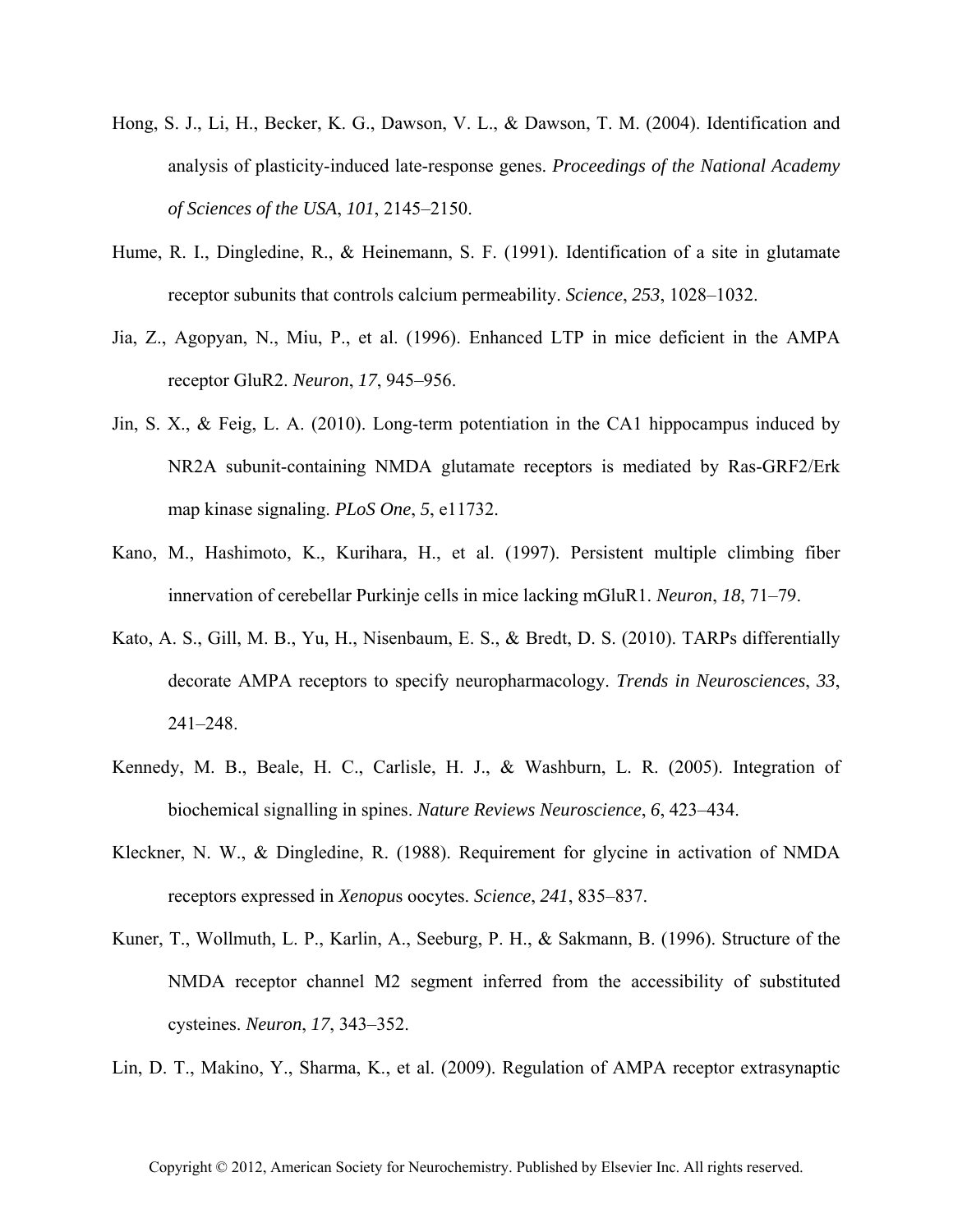insertion by 4.1N, phosphorylation and palmitoylation. *Nature Neuroscience*, *12*, 879– 887.

- Mayer, M. L., & Armstrong, N. (2004). Structure and function of glutamate receptor ion channels. *Annual Review of Physiology*, *66*, 161–181.
- Nakanishi, S. (1992). Molecular diversity of glutamate receptors and implications for brain function. [Review]. *Science*, *258*(5082), 597–603.
- Nowak, L., Bregestovski, P., Ascher, P., et al. (1984). Magnesium gates glutamate-activated channels in mouse central neurones. *Nature*, *307*, 462–465.
- Pekhletski, R., Gerlai, R., Overstreet, L. S., et al. (1996). Impaired cerebellar synaptic plasticity and motor performance in mice lacking the mGluR4 subtype of metabotropic glutamate receptor. *Journal of Neuroscience*, *16*, 6364–6373.
- Shen, J., Petersen, K. F., Behar, K. L., et al. (1999). Determination of the rate of the glutamate/glutamine cycle in the human brain by in vivo 13C NMR. *Proceedings of the National Academy of Sciences of the USA*, *96*, 8235–8240.
- Si, K., Giustetto, M., Etkin, A., et al. (2003). A neuronal isoform of CPEB regulates local protein synthesis and stabilizes synapse-specific long-term facilitation in aplysia. *Cell*, *115*, 893– 904.
- Skrede, K. K., & Malthe-Sørenssen, D. (1981). Increased resting and evoked release of transmitter following repetitive electrical tetanization in hippocampus: a biochemical correlate to long-lasting synaptic potentiation. *Brain Research*, *208*, 436–441.
- Sommer, B., Keinanen, K., Verdoorn, T. A., et al. (1990). Flip and flop: a cell specific functional switch in glutamate-operated channels of the CNS. *Science*, *249*, 1580–1585.

Takahashi, T., Forsythe, I. D., Tsujimoto, T., Barnes-Davies, M., & Onodera, K. (1996).